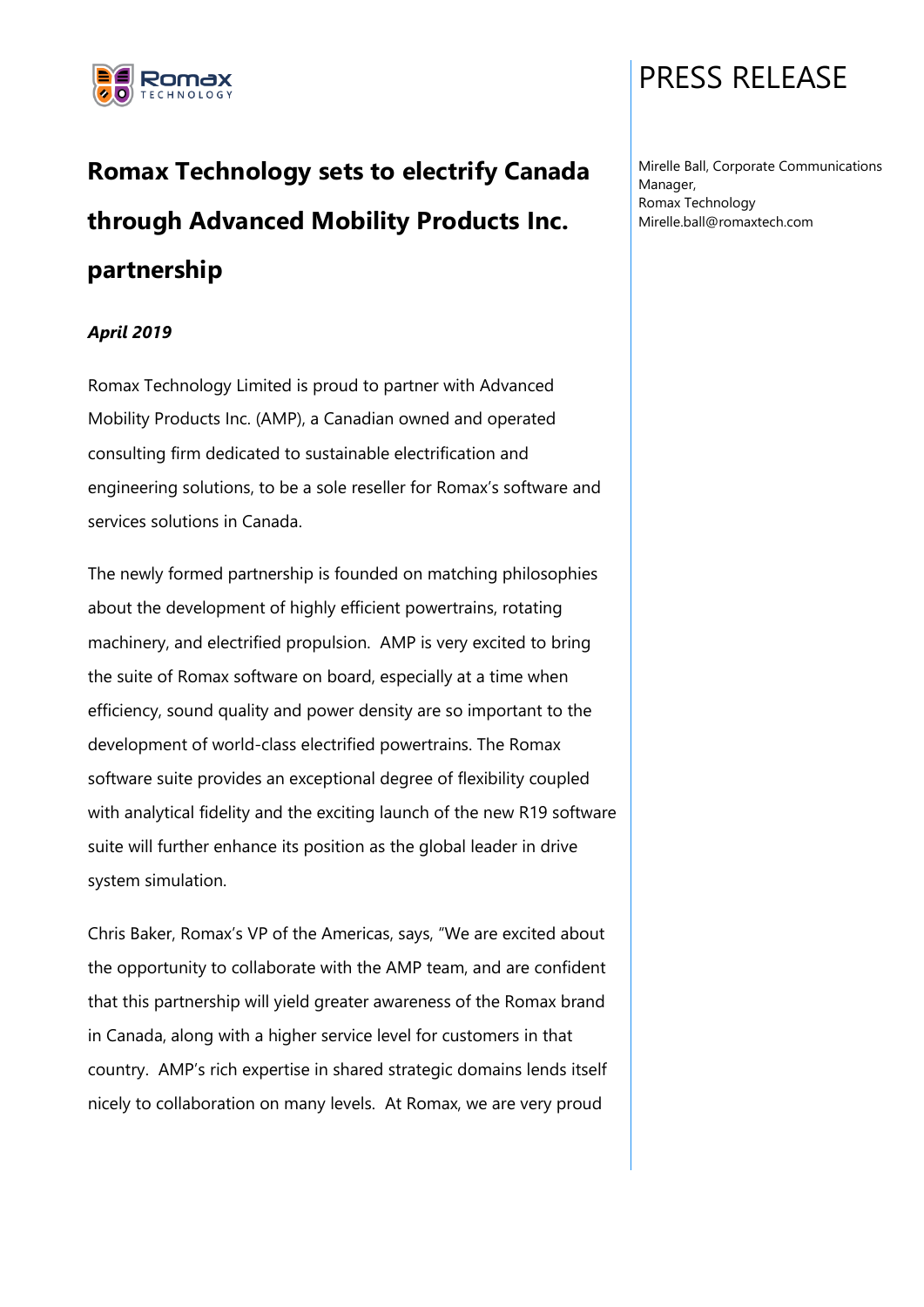

### PRESS RELEASE

of our 100+ partners, and AMP is a very welcome addition, the perfect partner to lead our growth in the Canadian market."

V-Bond Lee, P. Eng. Says, "As the owner of AMP and with over 30 years of engineering experience, I am very excited to represent and support Romax software in Canada, as it offers a complete suite of user-friendly engineering simulation tools for developing innovative propulsion solutions. Romax Technology has consistently demonstrated outstanding global leadership and professionalism in line with AMP's values."

The strategic partnership will allow customers to access Romax solutions across various industries in Canada. Key sectors that will be particularly attracted to the solutions include automotive, mining, aerospace, academia, government, and infrastructure. In addition, AMP will be supporting the Americas region with application engineering.

Canadian companies requesting information about Romax Technology's software and/or services can contact V-Bond Lee at [vlee@advancedmobilityproducts.com](mailto:vlee@advancedmobilityproducts.com) or call 289-926-7049.

For more information please go to: [www.romaxtech.com.](http://www.romaxtech.com/)

#### **Romax Technology Limited**

For over 30 years, Romax Technology has been a global provider of software and services for the design, analysis and optimisation of transmissions and drivelines for the automotive, aerospace, renewable, bearings, off road, rail and marine sectors.

Romax has over 300 customers worldwide, including many OEMs across the transport and wind industries. It has won several industry awards, recent awards include; Finalist in 2018 Go Tech Awards, 2017 EY Midlands Entrepreneur of the Year International Award, the Institute of Engineering and Technology 2016 award for Model Based Engineering, with its

Mirelle Ball, Corporate Communications Manager, Romax Technology Mirelle.ball@romaxtech.com